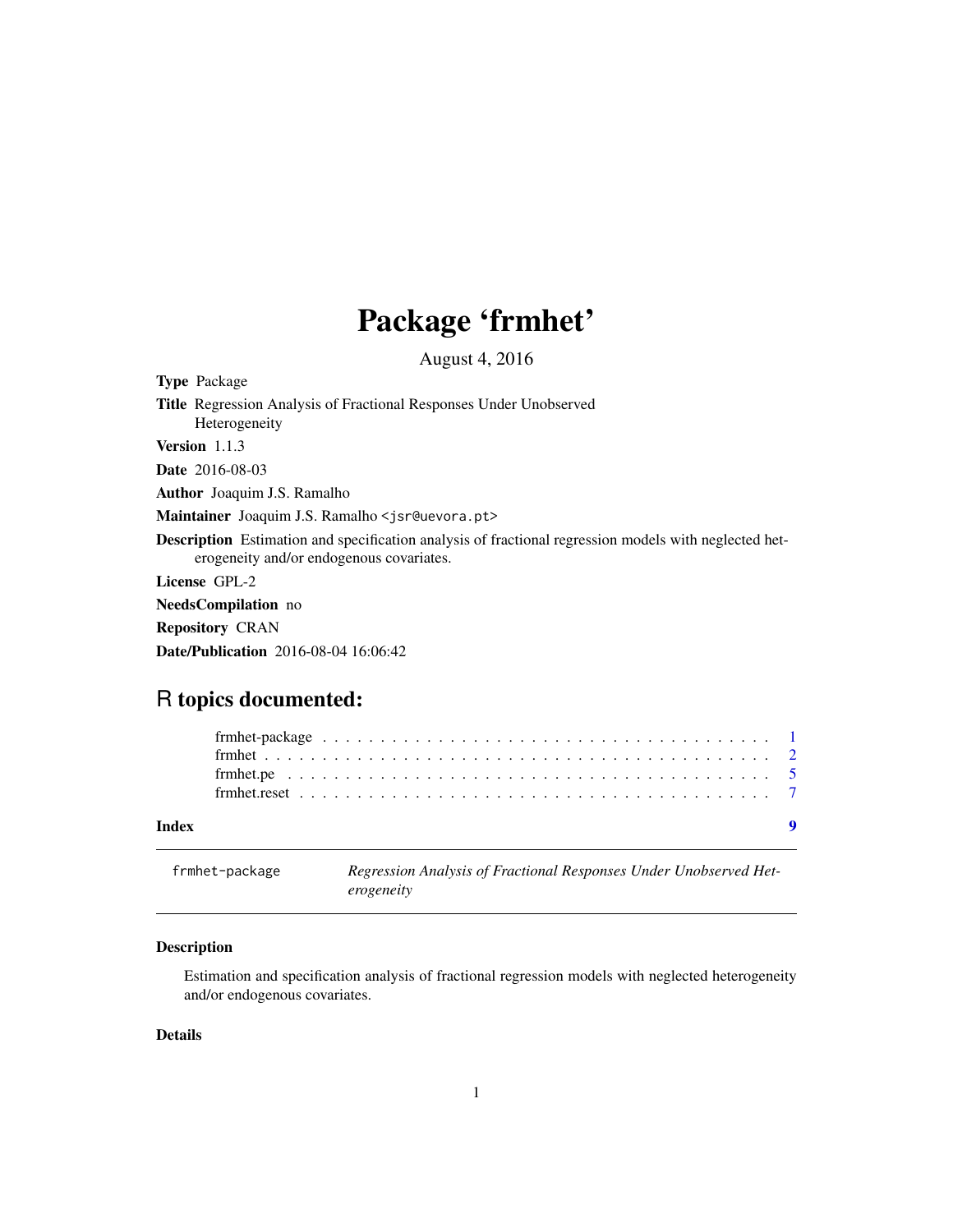<span id="page-1-0"></span>2 frmhet

| Package: | frm        |
|----------|------------|
| Type:    | Package    |
| Version: | 1.1.3      |
| Date:    | 2016-08-03 |
| License: | $GPI - 2$  |
|          |            |

#### Author(s)

Joaquim J.S. Ramalho <jsr@uevora.pt>

#### References

Ramalho, E.A. and J.J.S. Ramalho (2016), "Moment-based estimation of nonlinear regression models with boundary outcomes and endogeneity, with applications to nonnegative and fractional responses", *Econometric Reviews*, forthcoming (DOI: 10.1080/07474938.2014.976531).

<span id="page-1-1"></span>frmhet *Fitting Fractional Regression Models under Unobserved Heterogeneity*

#### Description

frmhet is used to fit fractional regression models under unobserved heterogeneity, i.e. regression models for proportions, percentages or fractions that suffer from neglected heterogeneity and/or endogeneity issues.

#### Usage

```
frmhet(y, x, z = x, var.endog, start, type = "GMMx", link = "logit", intercept = T,
table = T, variance = T, var.type = "robust", var.cluster, adjust = 0, ...)
```
#### Arguments

| y            | a numeric vector containing the values of the response variable.                                                                                                                                                               |
|--------------|--------------------------------------------------------------------------------------------------------------------------------------------------------------------------------------------------------------------------------|
| $\mathsf{x}$ | a numeric matrix, with column names, containing the values of all covariates<br>(exogenous and endogenous).                                                                                                                    |
| z            | a numeric matrix, with column names, containing the values of all exogenous<br>variables (covariates and instrumental variables). Defaults to x.                                                                               |
| var.endog    | a numeric vector containing the values of the endogenous covariate (or of some<br>transformation of it), which will be used as dependent variable in the linear<br>reduced form assumed for application of xv-type estimators. |
| start        | a numeric vector containing the initial values for the parameters to be optimized.<br>Optional.                                                                                                                                |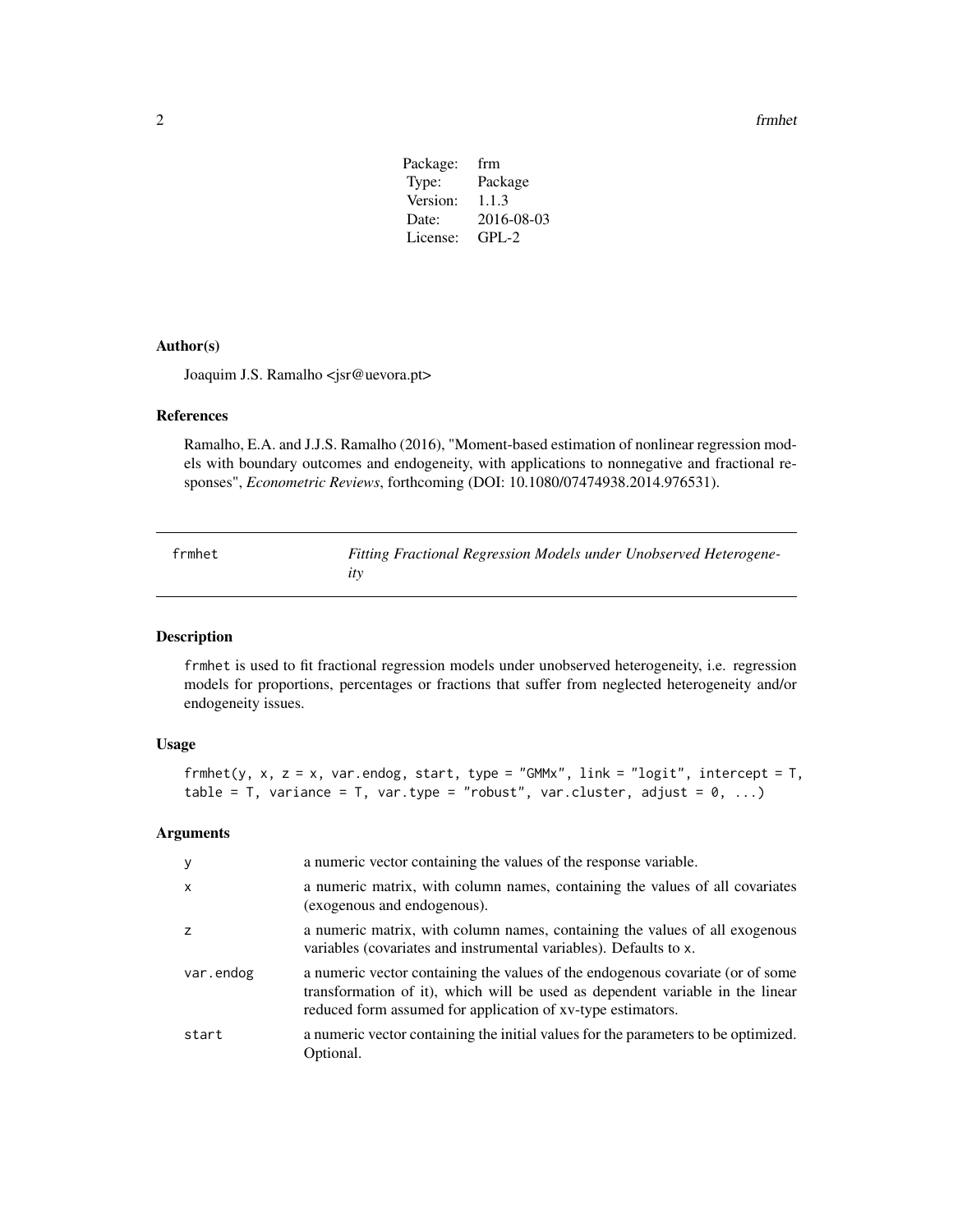#### <span id="page-2-0"></span>frmhet 3

| type        | a description of the estimator to compute: GMMx (the default), GMMxv, GMMz, LINx,<br>LINXV, LINZ or OMLXV.                                                                                                        |
|-------------|-------------------------------------------------------------------------------------------------------------------------------------------------------------------------------------------------------------------|
| link        | a description of the link function to use. Available options for all estimators:<br>logit and cloglog. Additional available options for QML and LIN estimators:<br>probit, cauchit and loglog.                    |
| intercept   | a logical value indicating whether the model should include a constant term or<br>not.                                                                                                                            |
| table       | a logical value indicating whether a summary table with the regression results<br>should be printed.                                                                                                              |
| variance    | a logical value indicating whether the variance of the estimated parameters should<br>be calculated. Defaults to TRUE whenever $table = TRUE$ .                                                                   |
| var.type    | a description of the type of variance of the estimated parameters to be calculated.<br>Options are robust, the default, and cluster.                                                                              |
| var.cluster | a numeric vector containing the values of the variable that specifies to which<br>cluster each observation belongs.                                                                                               |
| adjust      | the numeric value to be added to the response variable in case of boundary ob-<br>servations when the LIN estimators are applied or the string drop, which implies<br>that the boundary observations are dropped. |
| $\ddotsc$   | Arguments to pass to nlminb.                                                                                                                                                                                      |

#### Details

frmhet computes the GMM estimators proposed in Ramalho and Ramalho (2016) for fractional regression models with unobserved heterogeneity: GMMx, which allows for neglected heterogeneity but not for endogeneity; GMMxv, which allows both issues and assumes a linear reduced form for the endogeneous covariate (or for a transformation of it); and GMMz, which also allows for both issues but does not require the assumption of a reduced form for the endogenous covariate. In addition, frmhet also computes three linearized estimators (LINx, LINxv and LINz) that have similar features to their GMM counterparts as well as a QML estimator that allows for endogeneity but not for neglected heterogeneity (QMLxv); see Ramalho and Ramalho (2016) for details on each estimator. For overidentified models, frmhet calculates Hansen's J statistic. For GMMx and LINx, frmhet stores the information needed to implement the RESET test [\(frmhet.reset\)](#page-6-1). For all estimators, frmhet stores the information needed to calculate partial effects [\(frmhet.pe\)](#page-4-1).

#### Value

frmhet returns a list with the following elements:

| class   | "frmhet".                                                          |
|---------|--------------------------------------------------------------------|
| formula | the model formula.                                                 |
| type    | the name of the estimator computed.                                |
| link    | the name of the specified link.                                    |
| adjust  | The value or the type of the adjustment applied to LIN estimators. |
| р       | a named vector of coefficients.                                    |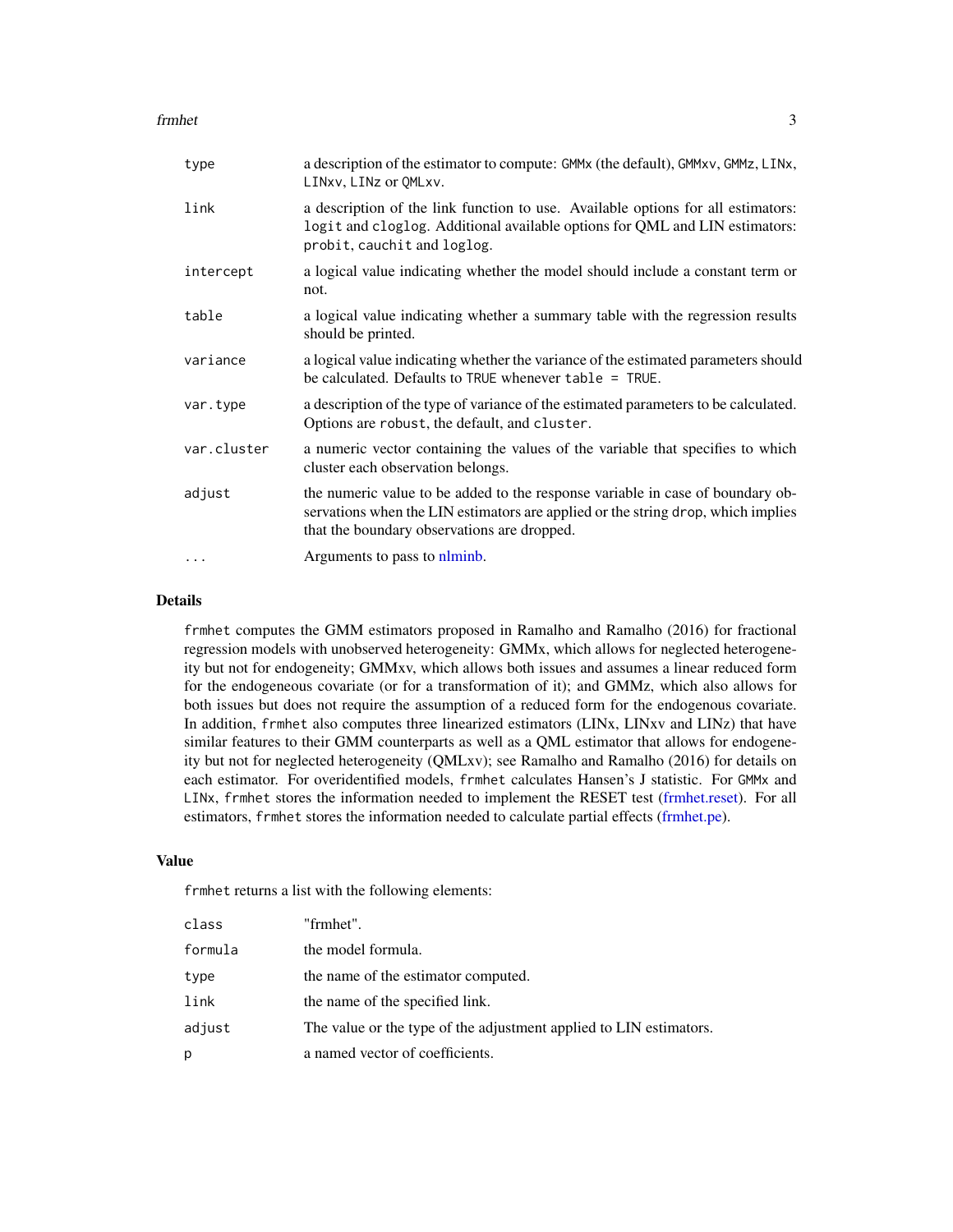<span id="page-3-0"></span>

| Hy          | the transformed values of the response variable when GMM or LIN estimators<br>are computed or the values of the response variable in the QML case. |
|-------------|----------------------------------------------------------------------------------------------------------------------------------------------------|
| xbhat       | the fitted mean values of the linear predictor (for xv-type estimators, includes<br>the term relative to the first-stage residual).                |
| converged   | logical. Was the algorithm judged to have converged?                                                                                               |
| x.names     | a vector containing the names of the covariates.                                                                                                   |
|             | In case of an overidentifying model, the following element is also returned:                                                                       |
| J           | the result of Hansen's J test of overidentifying moment conditions.                                                                                |
|             | If variance = TRUE or table = TRUE and the algorithm converged successfully, the previous list<br>also contains the following elements:            |
| p.var       | a named covariance matrix.                                                                                                                         |
| var.type    | covariance matrix type.                                                                                                                            |
|             | If var. type = $"cluster",$ the list also contains the following element:                                                                          |
| var.cluster | the variable that specifies to which cluster each observation belongs.                                                                             |

#### Author(s)

Joaquim J.S. Ramalho <jsr@uevora.pt>

#### References

Ramalho, E.A. and J.J.S. Ramalho (2016), "Moment-based estimation of nonlinear regression models with boundary outcomes and endogeneity, with applications to nonnegative and fractional responses", *Econometric Reviews*, forthcoming (DOI: 10.1080/07474938.2014.976531).

### See Also

[frmhet.reset](#page-6-1), for the RESET test. [frmhet.pe](#page-4-1), for computing partial effects. [frm](#page-0-1), for fitting standard cross-sectional fractional regression models. [frmpd](#page-0-1), for fitting panel data fractional regression models.

#### Examples

```
N < -250u <- rnorm(N)
X \leftarrow \text{cbind}(\text{rnorm}(N), \text{rnorm}(N))dimnames(X)[[2]] <- c("X1","X2")
Z \le - \text{cbind}(\text{rnorm}(N), \text{rnorm}(N), \text{rnorm}(N))dimnames(Z)[[2]] <- c("Z1","Z2","Z3")
y <- exp(X[,1]+X[,2]+u)/(1+exp(X[,1]+X[,2]+u))
```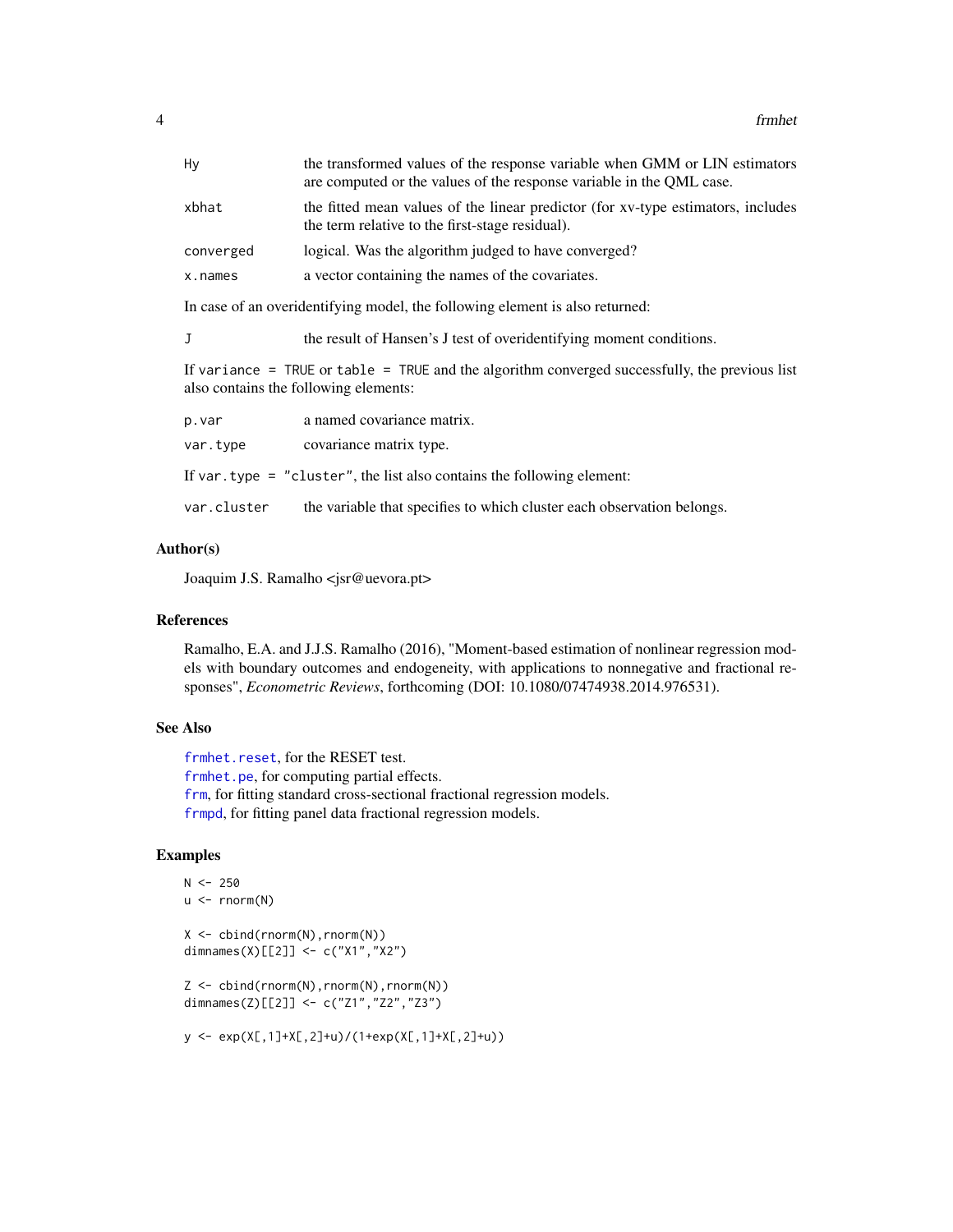#### <span id="page-4-0"></span>frmhet.pe 5

```
#Exogeneity, GMMx estimator
frmhet(y,X,type="GMMx")
#Endogeneity, GMMz estimator
frmhet(y,X,Z,type="GMMz")
#Endogeneity, GMMxv estimator
frmhet(y,X,Z,X[,1],type="GMMxv")
## See the website http://evunix.uevora.pt/~jsr/FRM.htm for more examples.
```
<span id="page-4-1"></span>frmhet.pe *Fractional Regression Models under Unobserved Heterogeneity - Partial Effects*

#### Description

frmhet.pe is used to compute average and/or conditional partial effects in fractional regression models under unobserved heterogeneity.

#### Usage

```
frmhet.pe(object, smearing = T, APE = T, CPE = F, at = NULL, which.x = NULL,
table = T, variance = T)
```
#### Arguments

| object   | an object containing the results of an frmhet command.                                                                                                                                                                                                                                                     |
|----------|------------------------------------------------------------------------------------------------------------------------------------------------------------------------------------------------------------------------------------------------------------------------------------------------------------|
| smearing | a logical value indicating whether the smearing correction is to be applied                                                                                                                                                                                                                                |
| APE.     | a logical value indicating whether average partial effects are to be computed.                                                                                                                                                                                                                             |
| CPE      | a logical value indicating whether conditional partial effects are to be computed.                                                                                                                                                                                                                         |
| at       | a numeric vector containing the covariates' values at which the conditional par-<br>tial effects are to be computed or the strings "mean" (the default) or "median",<br>in which cases the covariates are evaluated at their mean or median values (or<br>mode, in case of dummy variables), respectively. |
| which.x  | a vector containing the names of the covariates to which the partial effects are<br>to be computed.                                                                                                                                                                                                        |
| table    | a logical value indicating whether a summary table with the results should be<br>printed.                                                                                                                                                                                                                  |
| variance | a logical value indicating whether the variance of the estimated partial effects<br>should be calculated. Defaults to TRUE whenever $table = TRUE$ .                                                                                                                                                       |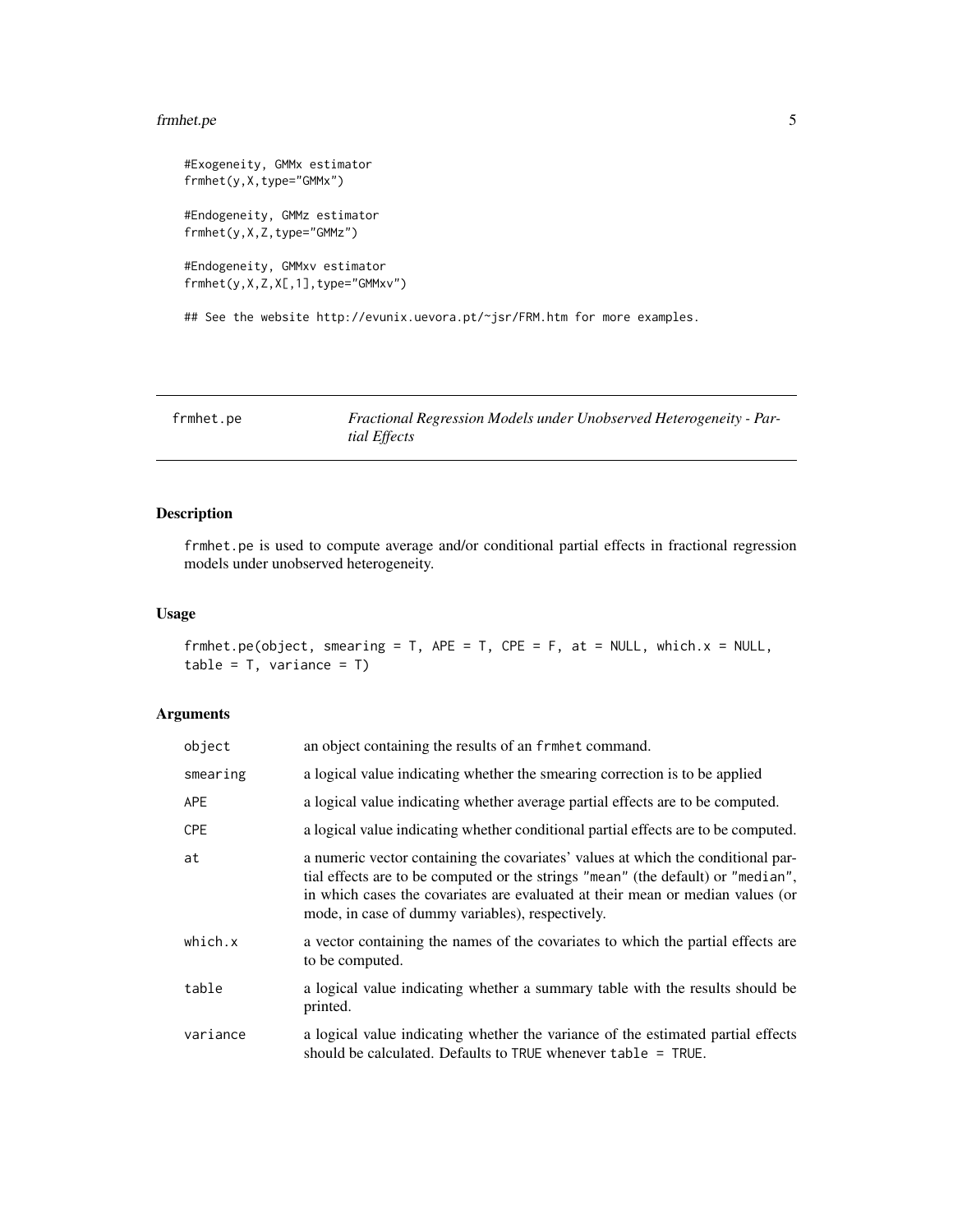#### Details

frmhet.pe calculates partial effects for fractional regression models estimated via frmhet. frmhet.pe may be used to compute average or conditional partial effects. These partial effects may be conditional only on observables, using the smearing estimator, or also on unobservables, setting the error term to zero. For calculating standard errors, it is taken into account the option that was previously chosen for estimating the model. See Ramalho and Ramalho (2016) for details on the computation of partial effects for fractional regression models under unobserved heterogeneity.

#### Value

frmhet.pe returns a list with the following element:

PE.p a named vector of partial effects. If variance  $=$  TRUE or table  $=$  TRUE, the previous list also contains the following element: PE. sd a named vector of standard errors of the estimated partial effects.

When both average and conditional partial effects are requested, two lists containing the previous elements are returned, indexed by the prefixes ape and cpe.

#### Author(s)

Joaquim J.S. Ramalho <jsr@uevora.pt>

#### References

Ramalho, E.A. and J.J.S. Ramalho (2016), "Moment-based estimation of nonlinear regression models with boundary outcomes and endogeneity, with applications to nonnegative and fractional responses", *Econometric Reviews*, forthcoming (DOI: 10.1080/07474938.2014.976531).

#### See Also

[frmhet](#page-1-1), for fitting fractional regression models under unobserved heterogeneity. [frmhet.reset](#page-6-1), for the RESET test.

#### Examples

```
N < -250u \le - rnorm(N)X \leftarrow \text{cbind}(rnorm(N), rnorm(N))dimnames(X)[[2]] <- c("X1","X2")
Z <- cbind(rnorm(N),rnorm(N),rnorm(N))
dimnames(Z)[[2]] <- c("Z1","Z2","Z3")
y <- exp(X[,1]+X[,2]+u)/(1+exp(X[,1]+X[,2]+u))
res <- frmhet(y,X,type="GMMx",table=FALSE)
```
<span id="page-5-0"></span>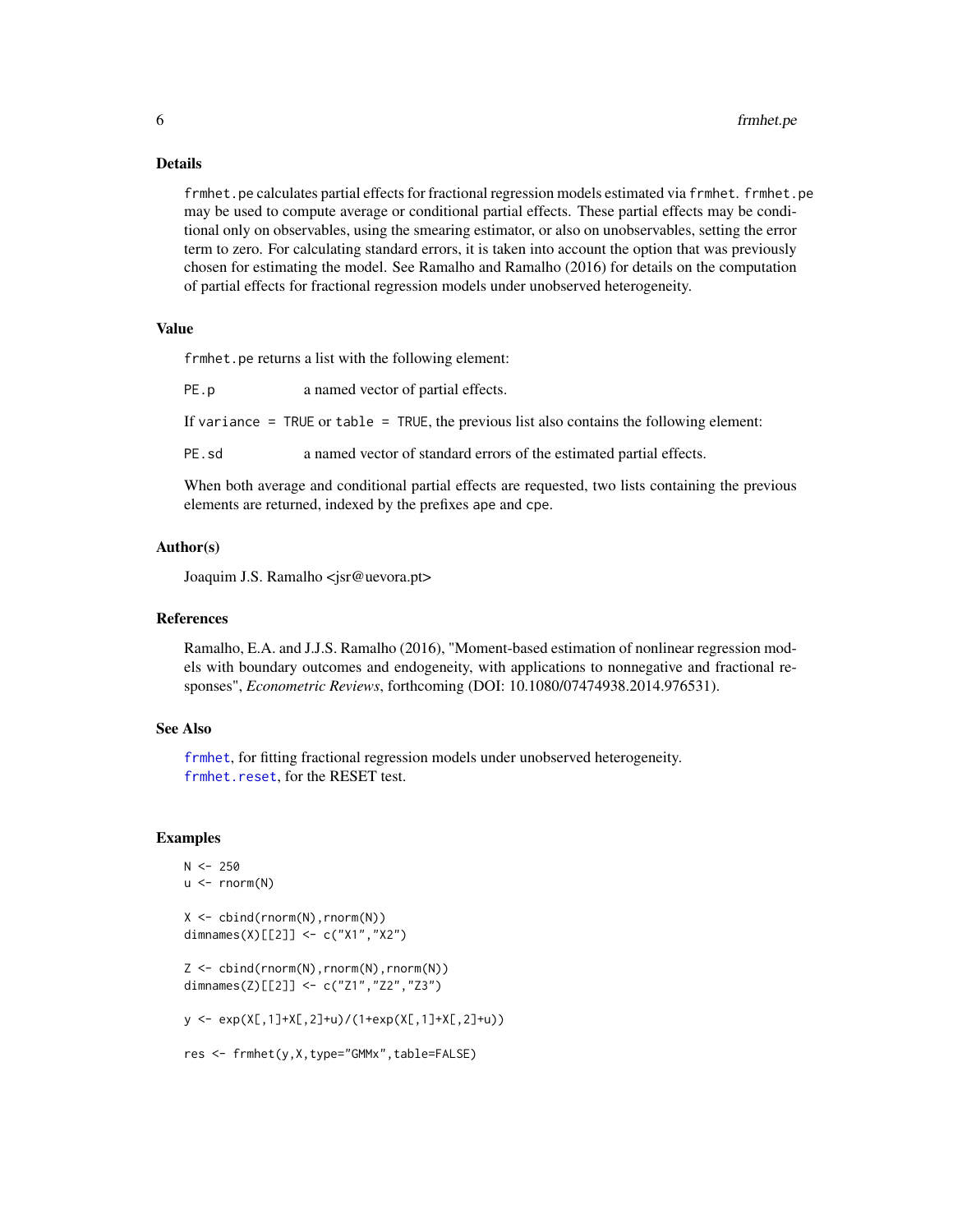#### <span id="page-6-0"></span>frmhet.reset 7

```
#Smearing estimator of average partial effects for variable X1
frmhet.pe(res,which.x="X1")
#Naive estimator of conditional partial effects for all covariates,
#which are evaluated at X1=1 and X2=-1
frmhet.pe(res,smearing=FALSE,APE=FALSE,CPE=TRUE,at=c(1,-1))
## See the website http://evunix.uevora.pt/~jsr/FRM.htm for more examples.
```
<span id="page-6-1"></span>

| frmhet.reset | RESET Test for Fractional Regression Models under Neglected Het- |
|--------------|------------------------------------------------------------------|
|              | erogeneity                                                       |

#### Description

frmhet.reset is used to test the specification of fractional regression models estimated by GMMx or LINx.

#### Usage

```
frmhet.reset(object, lastpower.vec = 3, version = "Wald", table = T, ...)
```
#### Arguments

| object        | an object containing the results of an frmhet command.                                                                                                                                           |
|---------------|--------------------------------------------------------------------------------------------------------------------------------------------------------------------------------------------------|
| lastpower.vec | a numeric vector containing the maximum powers of the linear predictors to be<br>used in RESET tests.                                                                                            |
| version       | a vector containing the test versions to use. Available options: Wald (the default)<br>and LM (only available for GMMx).                                                                         |
| table         | a logical value indicating whether a summary table with the test results should<br>be printed.                                                                                                   |
| $\ddots$ .    | Arguments to pass to nominion, which is used to estimate the model under the<br>alternative hypothesis when version is equal to "Wald" and the null model was<br>estimated by GMM <sub>x</sub> . |

#### Details

frmhet.reset applies the RESET test statistic to fractional regression models estimated via frmhet using the options GMMx or LINx. frmhet.reset may be used to test simultaneously the validity of the link specification and the transformation applied to the response variable by each estimator. It is taken into account the option that was chosen for computing standard errors in the model under evaluation. See Ramalho and Ramalho and Ramalho (2016) for details.

#### Value

frm.reset returns a named vector with the test results.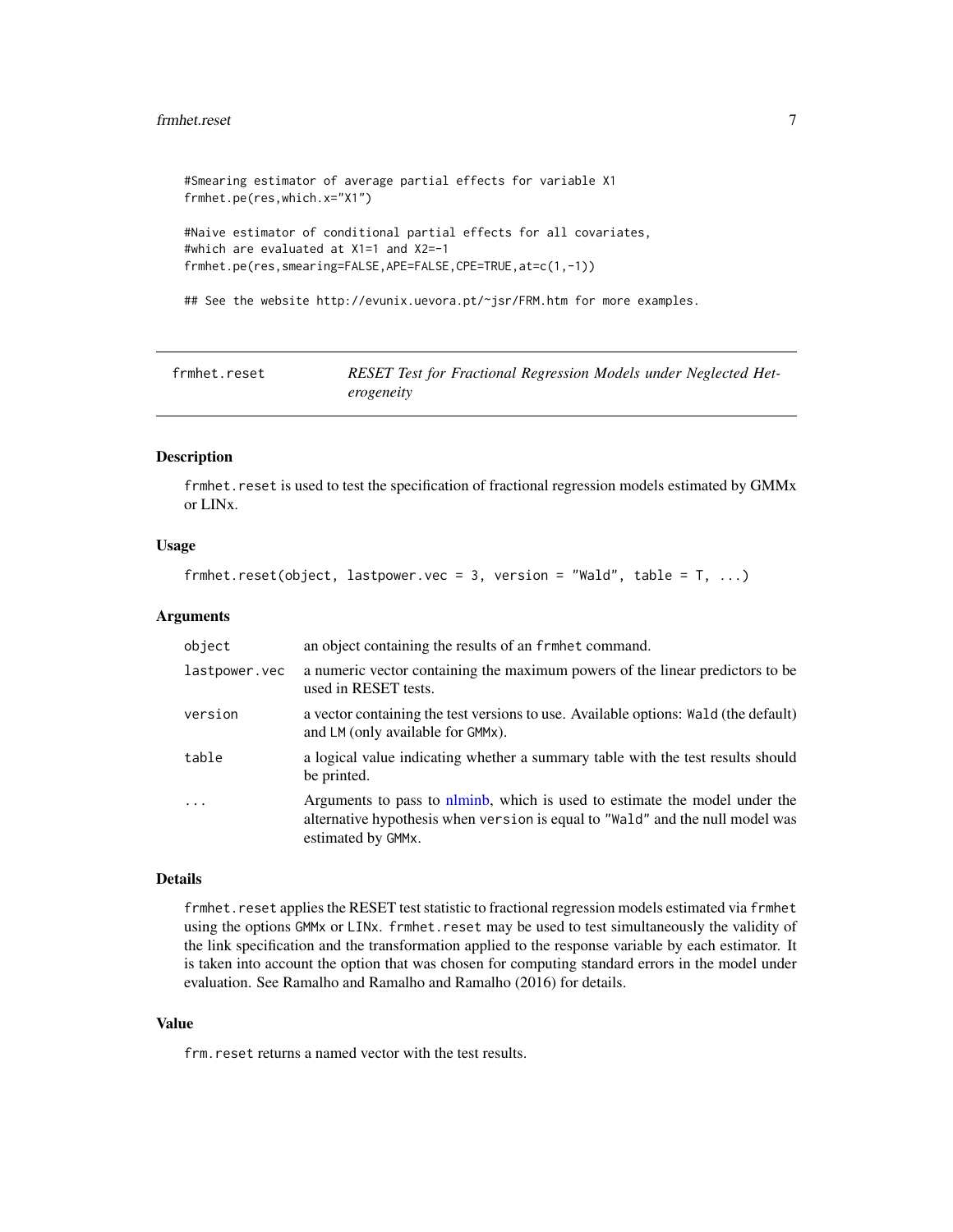#### <span id="page-7-0"></span>Author(s)

Joaquim J.S. Ramalho <jsr@uevora.pt>

#### References

Ramalho, E.A. and J.J.S. Ramalho (2016), "Moment-based estimation of nonlinear regression models with boundary outcomes and endogeneity, with applications to nonnegative and fractional responses", *Econometric Reviews*, forthcoming (DOI: 10.1080/07474938.2014.976531).

#### See Also

[frmhet](#page-1-1), for fitting fractional regression models under unobserved heterogeneity. [frmhet.pe](#page-4-1), for computing partial effects.

#### Examples

```
N < -250u \leftarrow \text{norm}(N)X \leftarrow \text{cbind}(\text{rnorm}(N), \text{rnorm}(N))dimnames(X)[[2]] <- c("X1","X2")
Z <- cbind(rnorm(N),rnorm(N),rnorm(N))
```
dimnames(Z)[[2]] <- c("Z1","Z2","Z3")

y <- exp(X[,1]+X[,2]+u)/(1+exp(X[,1]+X[,2]+u))

```
res <- frmhet(y,X,type="GMMx",table=FALSE)
```
#LM and Wald versions of the RESET test, based on 1 or 2 fitted powers of xb frmhet.reset(res,2:3,c("Wald","LM"))

## See the website http://evunix.uevora.pt/~jsr/FRM.htm for more examples.